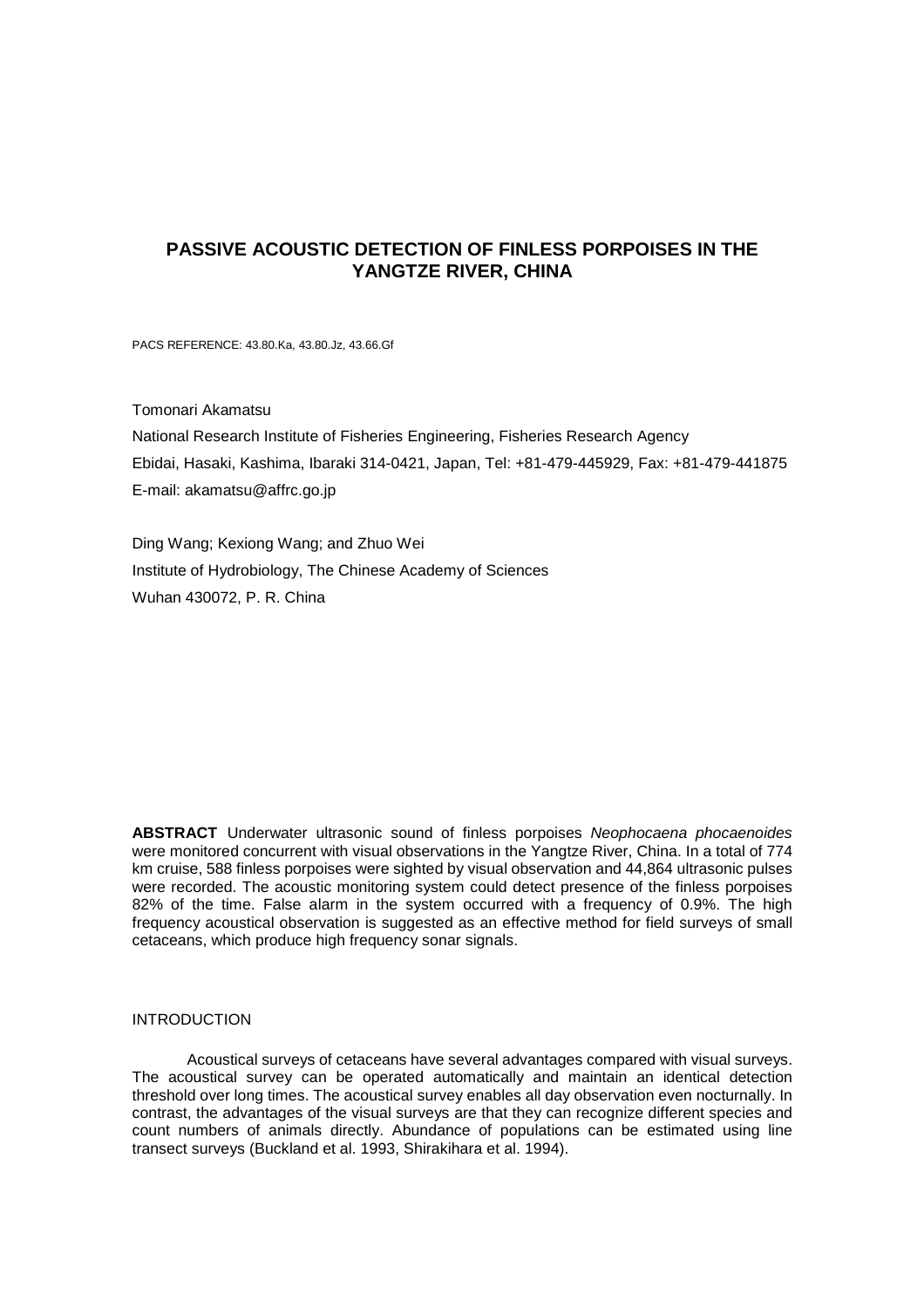Acoustical methods have been applied for detection of cetaceans, such as minke whale (*Balaenoptera acutorostrata*) (Nishimura and Conlon 1994), blue whales (*Balaenoptera musculus*) (Stafford et al. 1998), Hawaiian spinner dolphins (*Stenella longirostris*) (Aubauer et al. 2000), bottlenose dolphins (*Tursiops truncatus*) (Freitag and Tyack 1993, Furusawa 1998), sperm whale (*Physeter macrocephalus*) (Goold 1996, Bondaryk et al. 1999), humpback whales (*Megaptera novaeangliae*) (Norris et al. 1998), bowhead whales (*Balaena mysticetus*) (Cummings and Holliday 1985), harbour porpoise (Akamatsu et al. 1994, 1998).

So far, the detection probability of cetacean by acoustical surveys could not be compared with visual findings quantitatively except for several baleen whales (McDonald and Fox 1999, Clark and Fristrup 1997), because the performance of an acoustical observation system is highly variable. The detection performance depends on vocalization rates, distances of animals and background noise levels. To determine the reliability of acoustical detection, concomitant visual survey is needed. Here we report a detection performance of a passive acoustical survey of finless porpoises in the Yangtze River, concurrent with visual observations (Akamatsu et al. 2001).

## MATERIALS AND METHODS

The research vessel surveyed from Wuhan to the mouth of Poyang Lake downstream. Two visual observers on the top of the research vessel (6.25 m high from the water surface) searched left and right sides of the frontal area, respectively. When an observer found a group of finless porpoises, the minimum number, the distance and direction from the research vessel and behavioral remarks of the animals were recorded. The minimum group size was defined as the number of the animals surfaced at the same time. After determination of the minimum group size, the observer switched the observation area to the downstream area below the last observed animals. This protocol prevented double counting, because the vessel speed is likely larger than the swim speed of the animal.

Two broad band hydrophones (B&K8103, sensitivity -211dB re: 1V/uPa +2/-9 dB, up to 180 kHz) were deployed at a depth of 0.8 m, 6.3 m apart from each other on two sides of the vessel (Kekao No.1 of Institute of Hydrobiology, The Chinese Academy of Sciences). A pre-amplifier with 10 kHz high pass filter (OKI ST-80B) eliminated the low frequency noises caused by water flow and engine operation. A digital data recorder (SONY PCHB 244, sampling rate of 384 kHz, DC to 147 kHz within 3dB) allowed only one channel broad band recording at a time. Hence the channel on the appropriate side where animals frequently appeared was recorded accordingly. The calibration of the present system was done in a test tank of System Giken Co. by projecting 100 kHz and 10-cycle tone bursts. All the pulses more than 133 dB peak-to-peak re 1uPa were digitized by using an analogue digital converter (System Design Service, DASS BOX 1000). A data analysis program on MATLAB (c) developed for this study calculated dominant frequency (analysis bandwidth of 2.49 kHz) and the pulse interval of each pulse. Since the dominant frequencies of finless porpoise sonar signals were usually higher than 110 kHz (Kamminga et al. 1986, Akamatsu et al. 1998), only the pulses having more than a 100 kHz dominant frequency processed. The maximum sound pressure levels in a click train detected on the animals at 100 m from the research vessel were averaged.

# RESULTS

In total, 588 finless porpoises were sighted visually during 774 km cruise along the Yangtze River, in November 1998. During 1,835 minutes effective recording time, echolocation clicks of finless porpoises were present and recorded during 214 minutes. The acoustical observation system detected 93,418 ultrasonic pulses with dominant frequencies higher than 100 kHz. The dominant frequency distribution of these pulses had a local peak at 140 kHz and local minimum at 125 kHz as shown in FIG.1. While higher than 125 kHz, the pulses showed typical narrow band characters of sonar signals of the finless porpoises. Pulses with dominant frequencies less than 125 kHz showed broadband and long duration characters, which were considered to be noise. Therefore, only pulses with dominant frequencies higher than 125 kHz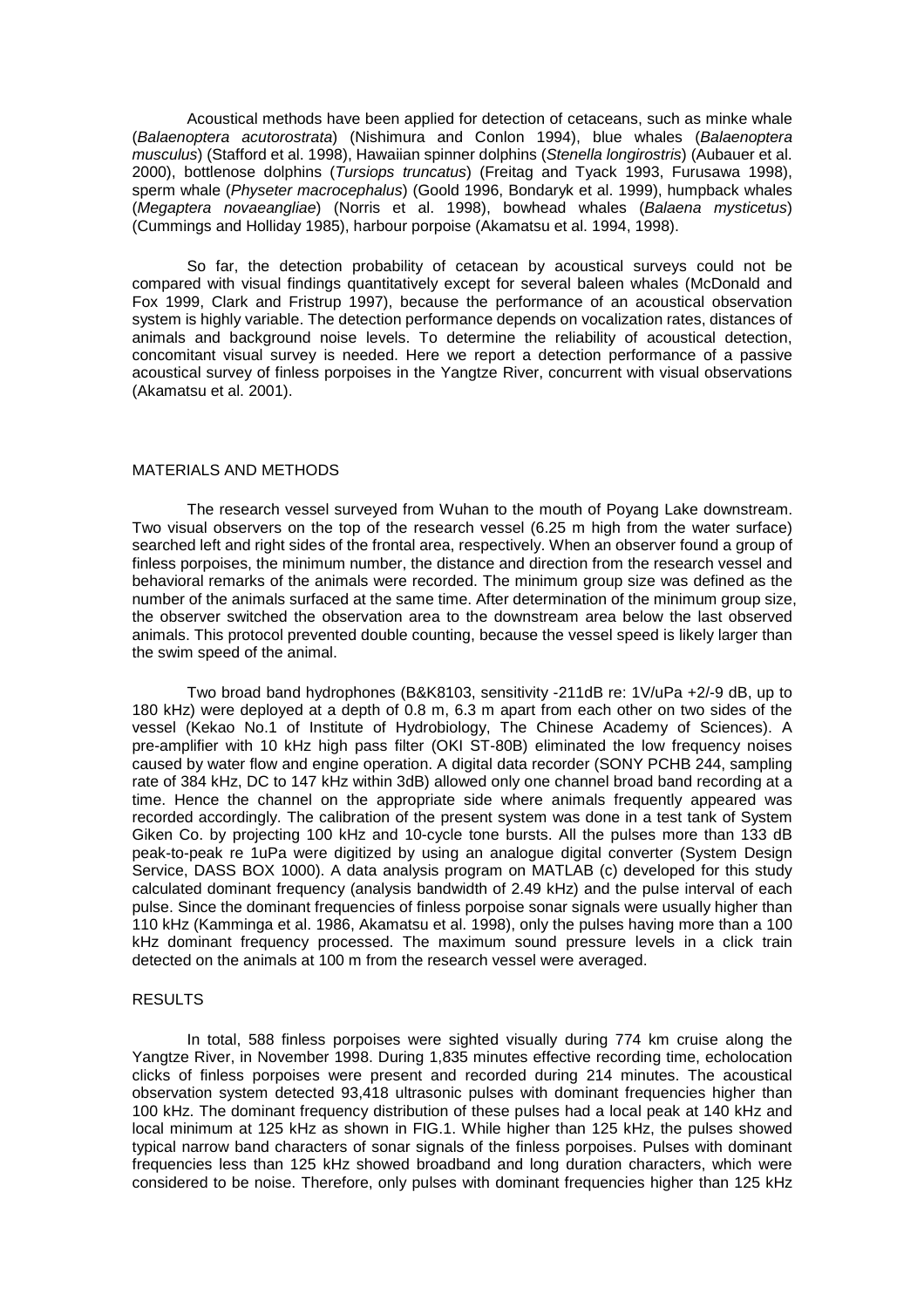(n=44,864) were analyzed hereafter. Numbers of pulses and finless porpoises observed in every minute are presented in FIG.2, showing 500 minutes (about two days cruise) effective recording time. Clear coincidence between visual and acoustic detection can be seen.



FIG.1 Dominant frequency distribution of ultrasonic pulses detected by the acoustical observation system. To exclude the noise, only the pulses having peak frequency more than 125 kHz were analyzed.

Correct detection by the acoustical observation system is defined as the detection of more than a cutoff number of pulses (15 pulses/minute) as depicted by the horizontal bar in FIG.3 within a time window. The window width was set as +/-2 minutes from the moment of visual sighting of the animals. Miss is defined as less than 15 pulses captured in a minute within the time window. False alarm is defined as more than the cutoff number of pulses associated without visual finding within  $+/-5$  minutes.



FIG.2 Comparisons between the number of finless porpoises and pulse signals every minute during part of the observation (500 minutes). Clear coincidence between visual and acoustical detection is indicated.



FIG.3 Schematic of correct detection, miss and false alarm of the acoustical observation system. A time window centered at the visual detection was depicted as two arrows. The acoustical correct detection of the animals was defined that the number of the observed pulses in a minute within the time window was more than 15. The acoustical miss was defined as the less number of pulses in a minute within the time window.

The receiver operating characteristic (ROC) curve according to the cutoff number of pulses in a minute were shown in FIG.4. At the cutoff number of pulses (15), reliable correct detection (82%) and small false alarm levels (0.9%) were indicated. This was the reason to choose 15 as the cutoff number of pulses. The miss rate according to the distance from research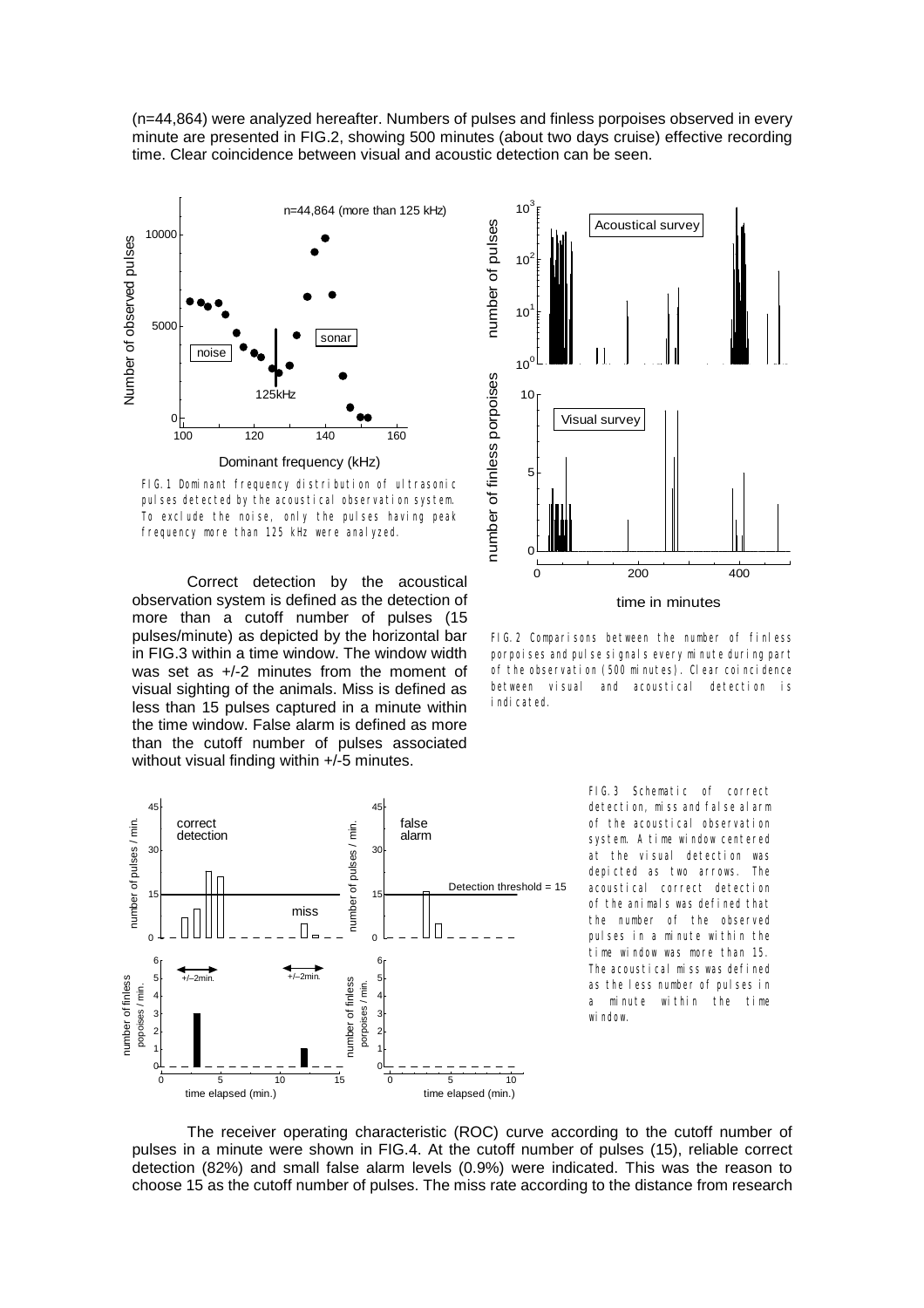vessel is depicted in FIG.5. The porpoises could be observed visually up to 600 m at maximum. Out of 300 m range, miss rate of the acoustical observation system was higher than 45%, whereas it was less than 25 % within 300 m range. The average of maximum sound pressure level corresponding with visual detection at 100 m was 137.4 dB p-p re 1uPa.



FIG.4 ROC curve according to the cutoff number of pulses. The false alarm decreased until up to 15 cutoff number of pulses and was stable more than 15.

FIG.5 Miss rate according to the distance from the research vessel. The larger miss rate was observed more than 300 m distance.

#### **DISCUSSION**

This study showed that a high frequency acoustical survey of finless porpoises has reliable performance to detect echolocating cetaceans with a small false alarm rate. However, acoustic detection probability of the finless porpoises depends on the source level of the echolocation signal, directionality of the beam pattern and vocalization rate. Evaluation of these factors will help to understand the high detection probability of the present system.

The averaged sound pressure level of finless porpoises' signal was 137.4 dB at 100 m apart from the observer. In the shallow water system, the sounds propagate spherically up to the depth of the water, then become a cylindrical propagation. Assuming the depth of the Yangtze River is 10 m, the sound produced from a porpoise propagates spherically up to 10 m with -20 dB attenuation. Then, the sound propagates cylindrically and has another -10 dB attenuation up to 100 m. Therefore the source level of the finless porpoises is calculated to be 167.4 dB. Using this source level and 133 dB detection threshold level, the effective acoustic detection distance is calculated as 275 m. This is consistent with the higher missing rate more than 300m (FIG.5). If we exclude the data out of 300 m range, the correct detection rate will increase to be 88%.

The two-minute time window used in the definition of correct detection and miss was chosen from the 300 m effective acoustical detection distance estimated above. During two minutes the research vessel proceeded 330 m. A porpoise might produce sound before or after visual finding. The two-minute time window is adequate to detect a sound produced within the acoustic detection distance. On the other hand, the five-minutes time window used for the definition of false alarm and correct rejection was chosen to exclude any possibility of porpoise existence around the research vessel. Within +/-5minutes cruise, the vessel proceeds 1660 m, which is approximately five times longer than the acoustical detection range. If there was no visual finding with no acoustical detection, it is considered to be correct rejection. If there was no visual finding with more than the cutoff number of pulses recording, it should be treated as false alarm.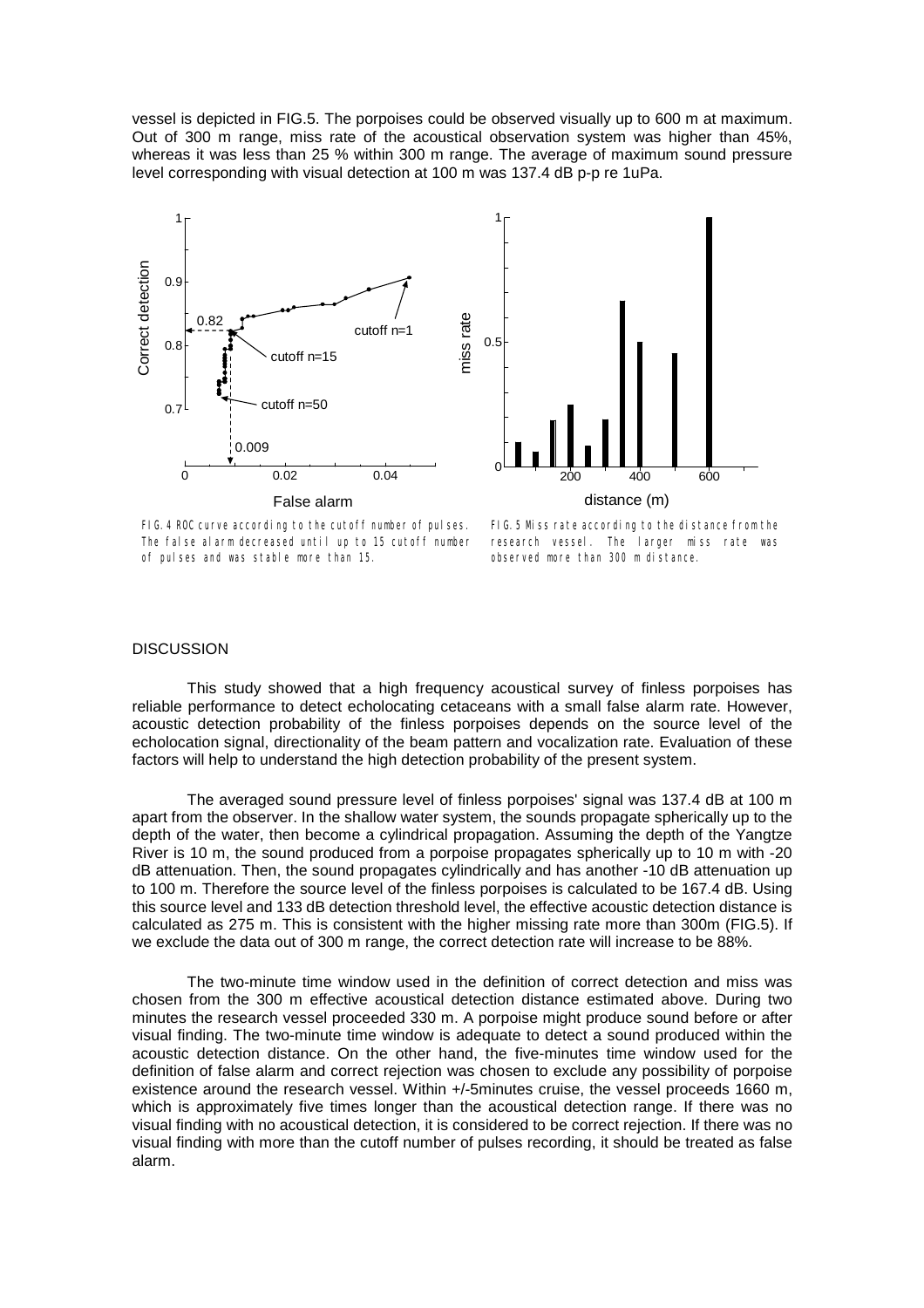Dolphin sonar signals are directional and the sound pressure levels change by 0 dB to -20 dB depending on the relative angle of a bottlenose dolphin toward a hydrophone (Au 1993). Au et al. (1999) reported that the 3-dB beam width of a harbor porpoise (*Phocoena phocoena*) was approximately 16.5 degree. This is wider than other species, for example 9.7 degree for bottlenose dolphins (Au 1993) and 6.5 degree for beluga (*Delphinapterus leucas*) (Au et al. 1987). According to the acoustic datalogger recording of free-ranging finless porpoises, the 120 degrees off-axis sonar signals still had 160 dB peak-to-peak sound pressure level at one meter from the animal (Akamatsu et al. 2000). In this case, the detection range of the present system is expected to be 50 m even if the animals are 120 degrees off the direction to the hydrophone.

Two free-ranging finless porpoises in clearer water of the semi-natural reserve (an oxbow of the Yangter River) produced 14.5 to 19.1 click trains in a minute (Akamatsu et al. 2000). This suggests that, a sufficient number pulses can be recorded when the animals were around the hydrophone since a click train consists of several tens of ultrasonic pulses. Especially, in the muddy water of the Yangtze River, finless porpoises are thought to use echolocation much more frequently, because of the limited visual sense.

## ACKNOWLEDGMENTS

We wish to thank Institute of Hydrobiology, The Chinese Academy of Sciences and the crew of the research vessel Kekao No.1, Xiaoqiang Wang, Xinan Kuang, En Kawa, Kotoe Sasamori, and Hirokazu Ichikawa worked with us in field and greatly supported this experiment. Ryoji Shimizu (OKI Sea Tech), Kenji Kato (Shizuoka OKI Electric), Tetsuo Fukuchi and Akira Kojima (System Giken) developed the acoustical observation system. Thomas Jefferson and Kathleen Dudzinski provided constructive criticism on this manuscript. This research was supported by the Science and Technology Agency of Japan, National Research Institute of Fisheries Engineering, the Chinese Academy of Sciences (KZ951-A1-105 and 1999051), and National Natural Science Foundation of China (39670105), Grant-in-aid for scientific Research (B) from the ministry of Education, Science and Culture of Japan (B09450172 and 10460086).

#### REFERENCES

Akamatsu, T., Wang, D., Wang, K. and Wei, Z. (2001), "Comparison between visual and passive acoustic detection of finless porpoises in the Yangtze River, China," J. Acoust. Soc. Am., 109, 1723-1727.

Akamatsu, T., Wang, D., Wang, K. and Naito Y. (2000), "A method for individual identification of echolocation signals in free-ranging finless porpoises carrying data loggers," J. Acoust. Soc. Am., 108(3), Pt.1, 1353-1356.

Akamatsu, T., Wang, D., Nakamura, K. and Wang, K. (1998), "Echolocation range of captive and free-ranging baiji (*Lipotes vexillifer*), finless porpoise (*Neophocaena phocaenoides*) and bottlenose dolphin (*Tursiops truncatus*)," J. Acoust. Soc. Am., 104(4), 2511-2516.

Akamatsu, T., Hatakeyama, Y., Kojima, T. and Soeda, H. (1994), "Echolocation rates of two harbor porpoises (*Phocoena phocoena*)," Marine Mammal Science, 10(4), 401-411.

Au, W.W.L., Kastelein, R.A., Rippe, H.T. and Schooneman, N. (1999), "The transmission beam pattern and echolocation signal of the harbor porpoise (*Phocoena phocoena*)," J. Acoust. Soc. Am., 106(6), 3699-3705.

Au, W.W.L. (1993), The sonar of dolphins (Springer-Verlag, New York).